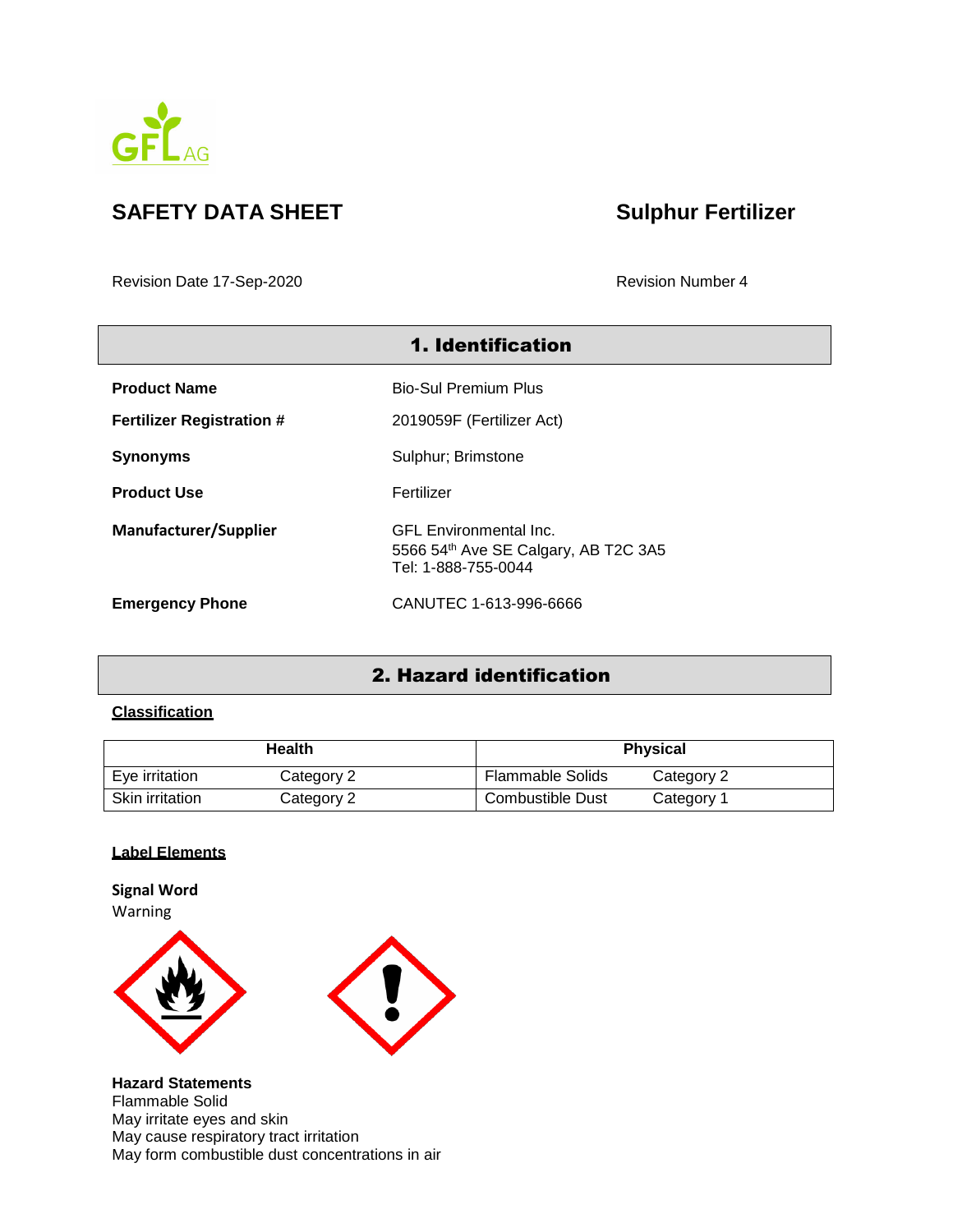#### **Precautionary Statements**

#### **Prevention**

Avoid all sources of ignition and minimize dust generation Avoid contact with skin and eyes

Wear eye protection/protective gloves/protective clothing

Wash hands thoroughly after handling

Do not eat, drink or smoke when using this product

#### **Response**

If INHALED: Remove victim to fresh air in a position comfortable for breathing. Get medical attention If SWALLOWED: DO NOT induce vomiting. Get medical attention

If ON SKIN: Wash with soap and water. Get medical attention

If IN EYES: Flush eyes with water for at least 15 minutes. Get medical attention

#### **Storage**

Outdoor storage is acceptable. Place in well-ventilated area away from incompatible materials, heat and sources of ignition.

#### **Disposal**

Dispose of contents/container in accordance with local/provincial/federal regulations.

### 3. Composition/Information on Ingredients

Substance/Mixture: Granule Mixture (Sulphur and Compost)

#### **Hazardous Components**

| <b>Chemical name</b> | CAS No.           | Concentration % |
|----------------------|-------------------|-----------------|
| sulphur              | $7704 -$<br>-34-9 | 70<br>v         |

|                                        | 4. First-aid measures                                                                                                                                                                                                                                                                                                               |
|----------------------------------------|-------------------------------------------------------------------------------------------------------------------------------------------------------------------------------------------------------------------------------------------------------------------------------------------------------------------------------------|
| <b>Eye Contact</b>                     | Flush eyes with plenty of water for at least 15 minutes. Seek<br>medical attention.                                                                                                                                                                                                                                                 |
| <b>Skin Contact</b>                    | Remove contaminated shoes and clothing, wash skin with soap<br>and water for at least 15 minutes. Seek medical attention.                                                                                                                                                                                                           |
| <b>Inhalation</b>                      | Remove person to fresh air in a position comfortable for<br>breathing. If breathing has stopped apply artificial respiration.<br>Seek medical attention.                                                                                                                                                                            |
| Ingestion                              | DO NOT induce vomiting unless directed to do so by a physician<br>or a poison control center. Never give anything by mouth to an<br>unconscious person. Seek medical attention.                                                                                                                                                     |
| <b>Most important symptoms/effects</b> | Causes irritation by all routes.                                                                                                                                                                                                                                                                                                    |
| <b>Notes to physician</b>              | At high concentrations, $H_2S$ may produce pulmonary edema,<br>respiratory depression, and/or respiratory paralysis. The first<br>priority in treatment should be the establishment of adequate<br>ventilation and the administration of 100% oxygen. If the<br>diagnosis of $H_2S$ poisoning is confirmed and the patient does not |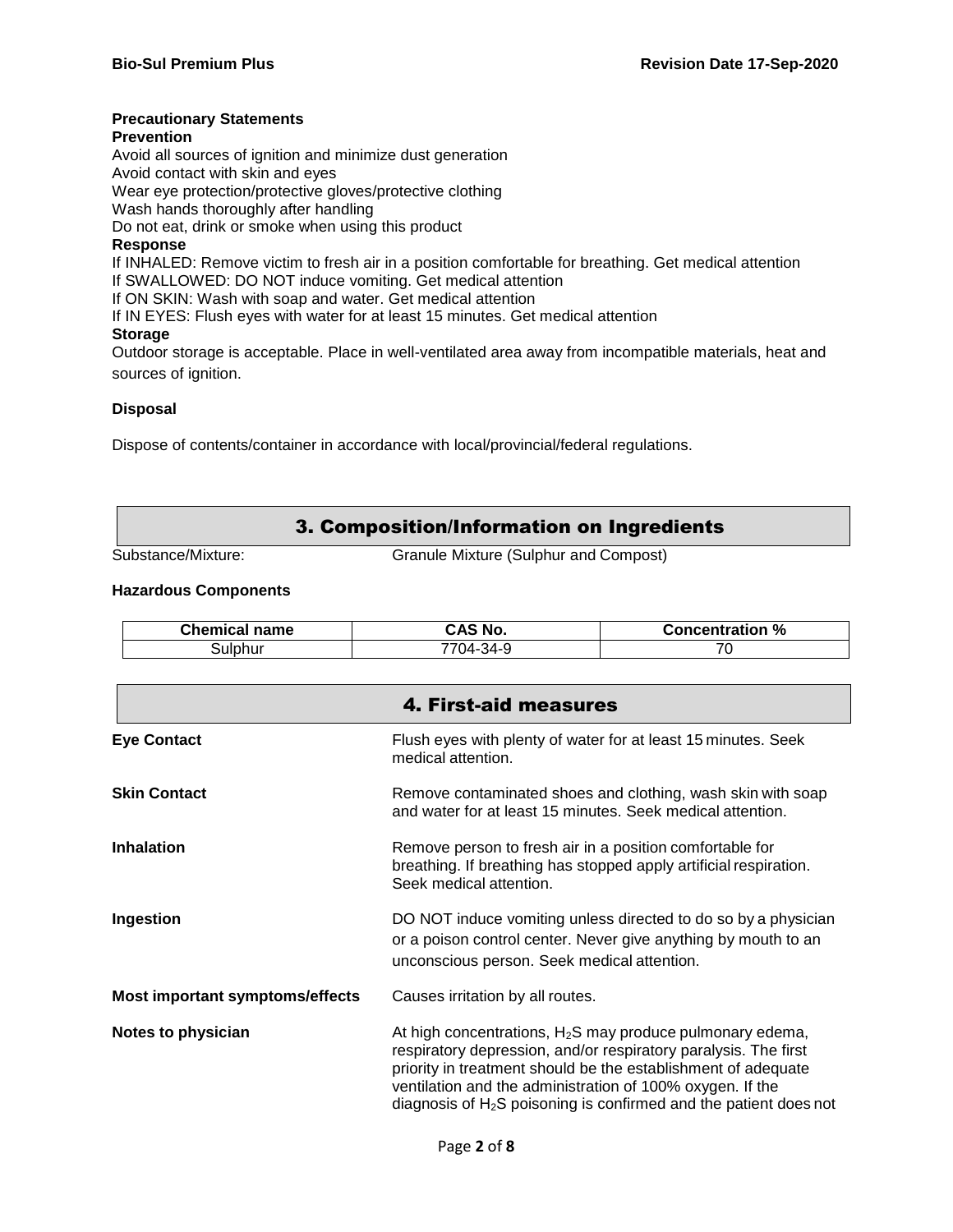respond rapidly to supportive care, the use of nitrites may be an effective antidote (for adults 10 mL of 3% NaNO<sub>2</sub> solution I.V over 2 to 4 minutes).

|                                                               | 5. Fire-fighting measures                                                                                                                                                                                                                                                                                                                                             |
|---------------------------------------------------------------|-----------------------------------------------------------------------------------------------------------------------------------------------------------------------------------------------------------------------------------------------------------------------------------------------------------------------------------------------------------------------|
| <b>Extinguishing Media</b>                                    | Use water spray, foam, dry chemical or carbon dioxide. If used<br>correctly, water is an effective medium to extinguish fires. Do<br>not use direct water stream as it may further spread the fire.                                                                                                                                                                   |
| <b>Fire and Explosion Hazards</b>                             | Sulphur burns easily in air when ignited by flame or excess heat.<br>Dust may form an explosive mixture with air and oxidizers. The<br>dust is sensitive to static discharge and may form explosive<br>mixtures with air. Hazardous combustion/decomposition<br>products including hydrogen sulphide may be released by this<br>product when exposed to heat or fire. |
| <b>Hazardous Combustion Products</b>                          | Oxides of Sulphur and Hydrogen Sulphide                                                                                                                                                                                                                                                                                                                               |
| <b>Precautions for Fire-fighters and Protective Equipment</b> | Fire fighters must be fully trained and wear full protective clothing<br>including an approved, self-containing breathing apparatus which<br>supplies a positive air pressure within a full face-piece mask.<br>Hydrogen Sulphide is heavier than air and may collect in low<br>lying areas and confined spaces.                                                      |

| 6. Accidental release measures |  |
|--------------------------------|--|
|                                |  |

| <b>Personal Precautions</b>      | Wear protective clothing, gloves, and full-face self-contained<br>breathing apparatus. Avoid creating dust and keep all sources of<br>ignition away from spill/release. If a dangerous amount of<br>hydrogen sulphide around the spilled product is suspected,<br>additional actions may be warranted. |
|----------------------------------|--------------------------------------------------------------------------------------------------------------------------------------------------------------------------------------------------------------------------------------------------------------------------------------------------------|
| <b>Environmental Precautions</b> | Prevent spilled material from entering sewers, storm drains and<br>natural waterways. Use water sparingly to minimize<br>environmental contamination and reduce disposal requirements.                                                                                                                 |
| <b>Methods for Clean-up</b>      | Contain spill, isolate area, and deny entry to unauthorized<br>personnel. Eliminate all ignition sources. Avoid producing dust<br>during clean-up. Use non-sparkling tools and equipment, prevent<br>scattering of dust by moistening with water.                                                      |

# 7. Handling and storage

**Handling Handling** Avoid all sources of ignition and minimize dust generation. Do not breathe dust or swallow. Avoid contact with skin and eyes. All equipment used when handling the product must be grounded. Handle an open container with care. Do not eat, drink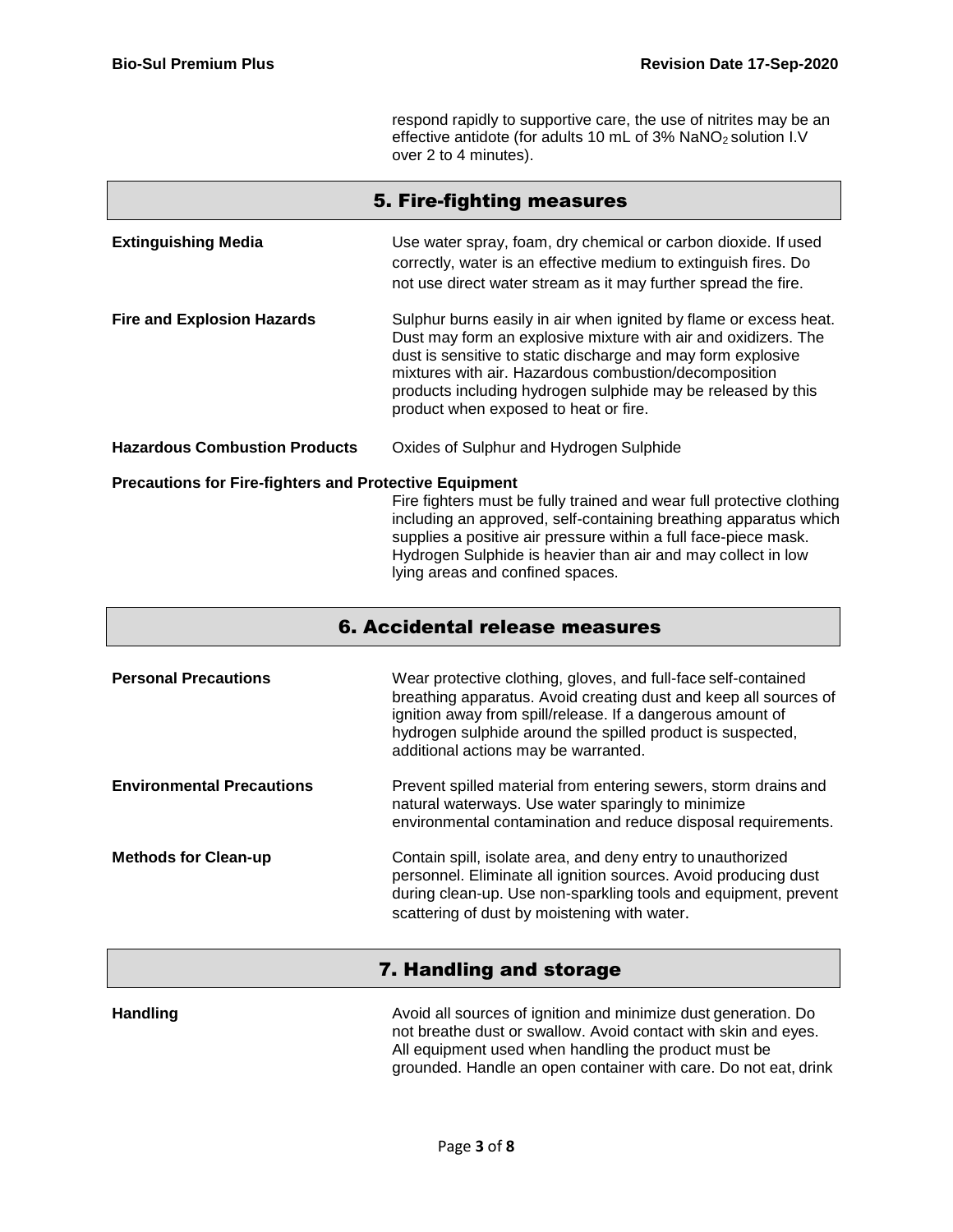or smoke when handling the product. Where practical, dust producing process should be confined and isolated.

#### **Storage Storage COULD COULD COULD COULD COULD COULD COULD COULD COULD COULD COULD COULD COULD COULD COULD COULD COULD COULD COULD COULD COULD COULD COULD COULD COULD C** away from incompatible materials, heat and sources of ignition.

If stored in containers, all storage containers and pumping equipment should be grounded. Structural materials and lighting and ventilation systems should be corrosion resistant. Head spaces in storage containers may contain toxic hydrogen sulphide gas. Ventilate thoroughly before permitting entry.

# 8. Exposure controls/Personal protection

### **Exposure Guidelines**

| Sulphur:                              |                                                                                                                                                                                                                                                                                                                                                                                 |
|---------------------------------------|---------------------------------------------------------------------------------------------------------------------------------------------------------------------------------------------------------------------------------------------------------------------------------------------------------------------------------------------------------------------------------|
|                                       | ACGIH: 10 mg/m <sup>3</sup> (TWA); inhalable. 3 mg/m <sup>3</sup> (Respirable<br>fraction) (TWA); For Particles Not Otherwise Specified<br>OSHA: 15 mg/m <sup>3</sup> (Total dust) (TWA), 5 mg/m <sup>3</sup> (Respirable<br>fraction) (TWA); For Particulates Not Otherwise Regulated<br>(PNOR)                                                                                |
| <b>Hydrogen Sulphide</b><br>$(H2S)$ : | ACGIH: 1 ppm (TWA); 5 ppm (STEL); (2009)<br>OSHA: 20 ppm (C); 50 ppm (Peak) (Maximum duration: 10 mins.<br>once only if no other meas. exp. occurs.)<br>10 ppm (TWA); 15 ppm (STEL) [Vacated]                                                                                                                                                                                   |
|                                       | PEL: Permissible Exposure Limit<br><b>TWA: Time-Weighted Average</b><br>STEL: Short-Term Exposure Limit<br>C: Ceiling<br><b>ACGIH: American Conference of Governmental Industrial</b><br>Hygienists<br>OSHA: Occupational Safety & Health Administration                                                                                                                        |
| <b>Engineering Controls</b>           | Dust control equipment such as local exhaust ventilation and<br>material transport systems involved in handling the product<br>should contain explosion relief vents, explosion suppression<br>system or an oxygen deficient environment. Use ventilation<br>adequate to keep exposures (airborne levels of dust, fume,<br>vapor, gas, etc.) below recommended exposure limits. |
| <b>Personal Protective Equipment</b>  |                                                                                                                                                                                                                                                                                                                                                                                 |
| <b>Eye/Face Protection</b>            | Wear appropriate safety glasses. Indirect vented, dust-tight<br>goggles are recommended if dust is generated when handling<br>this product.                                                                                                                                                                                                                                     |
| <b>Skin/Hand Protection</b>           | Wear impervious gloves. Depending on exposure and use<br>conditions, additional protection such as chemical resistant<br>boots, aprons, arm covers, hoods, coveralls or encapsulated                                                                                                                                                                                            |
| <b>Respiratory Protection</b>         | suits may be necessary.<br>If engineering controls and ventilation are not sufficient to control<br>dust or hydrogen sulphide exposure to below the allowable<br>limits, then an appropriate NIOSH approved air-purifying                                                                                                                                                       |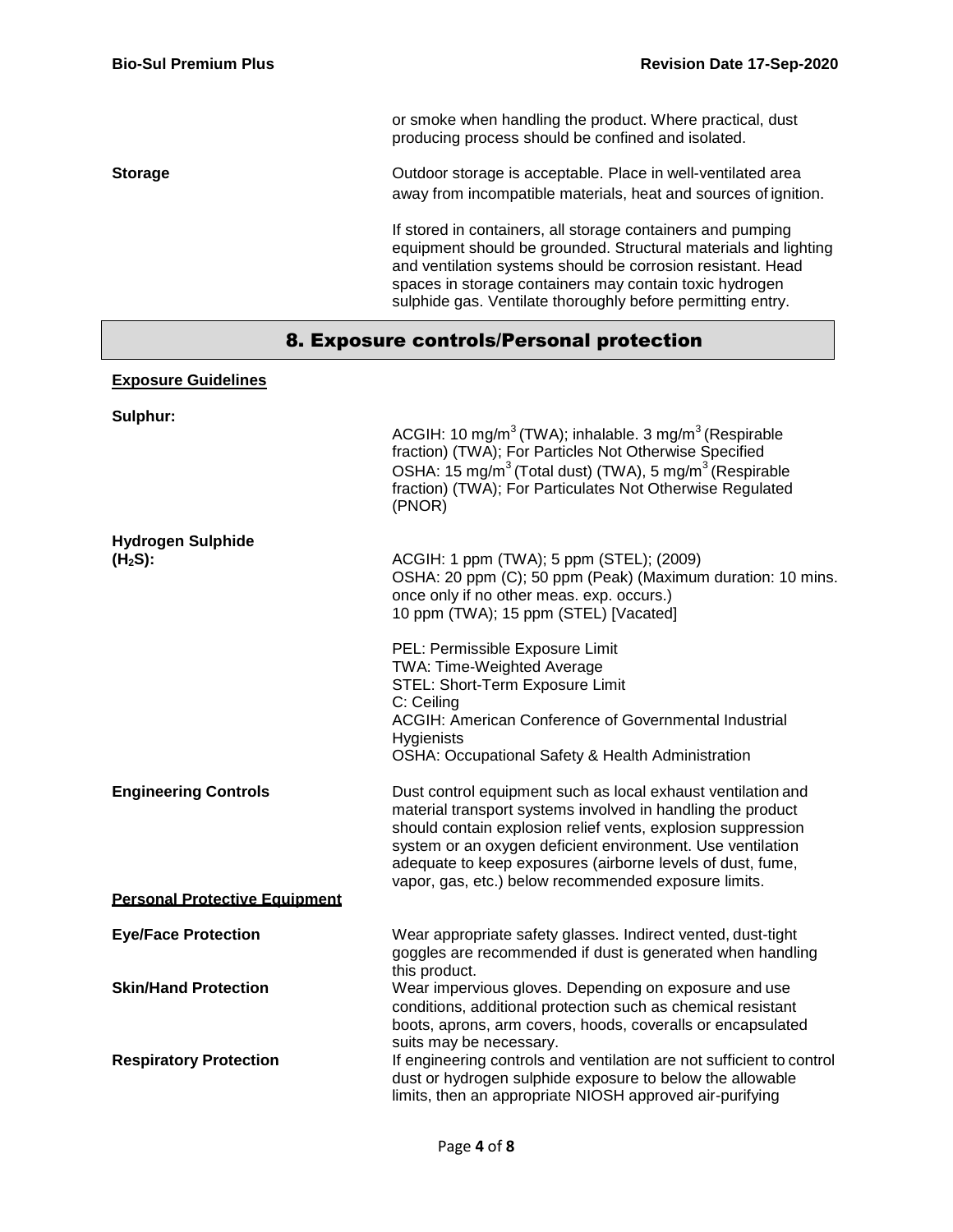| <b>General Hygiene Considerations</b> | respirator or self-contained breathing apparatus (SCBA) should<br>be used.<br>Handle according to established industrial hygiene and safety<br>practices. Clean shoes thoroughly and wash contaminated<br>clothing before reuse. |
|---------------------------------------|----------------------------------------------------------------------------------------------------------------------------------------------------------------------------------------------------------------------------------|
|---------------------------------------|----------------------------------------------------------------------------------------------------------------------------------------------------------------------------------------------------------------------------------|

# 9. Physical and chemical properties

| <b>Physical State</b><br>Appearance<br><b>Odour</b><br><b>Odour Threshold</b><br>pH (10% solution in water)<br><b>Melting point</b><br><b>Boiling point</b> | Solid<br>Yellow<br>Slight Rotten egg<br>No information available<br>1.7<br>$119^{\circ}$ C<br>Not available, decomposes at 170-175 °C (melted sample<br>decomposes in 3 stages: At 170-175°C color changes from<br>green brown to dark brown, produces gas at 189 °C. At 230 °C |
|-------------------------------------------------------------------------------------------------------------------------------------------------------------|---------------------------------------------------------------------------------------------------------------------------------------------------------------------------------------------------------------------------------------------------------------------------------|
|                                                                                                                                                             | produces gas with foam and color changes to a dark brown liquid<br>with black particles).                                                                                                                                                                                       |
| <b>Flash point</b>                                                                                                                                          | 207°C (Cleveland Open Cup)                                                                                                                                                                                                                                                      |
| <b>Evaporation rate</b>                                                                                                                                     | Not applicable                                                                                                                                                                                                                                                                  |
| Lower Flammability Limit (Vol. % in air) 35 $q/m^3$                                                                                                         |                                                                                                                                                                                                                                                                                 |
| Upper Flammability Limit (Vol. % in air) $1400 \text{ g/m}^3$                                                                                               |                                                                                                                                                                                                                                                                                 |
| <b>Vapor Pressure</b>                                                                                                                                       | 13 mm Hg, torr $(25 °C)$                                                                                                                                                                                                                                                        |
| <b>Vapor Density (air=1)</b>                                                                                                                                | >38.9                                                                                                                                                                                                                                                                           |
| <b>Solubility</b>                                                                                                                                           | Insoluble in water                                                                                                                                                                                                                                                              |
| <b>Partition coefficient - n-octanol/water</b> 0.025 (P $_{octwat}$ )                                                                                       |                                                                                                                                                                                                                                                                                 |
| <b>Auto-ignition Temperature</b>                                                                                                                            | 232 °C                                                                                                                                                                                                                                                                          |
| <b>Specific gravity</b>                                                                                                                                     | 1995 kg/m <sup>3</sup>                                                                                                                                                                                                                                                          |
| Percent Volatile (wt. %)                                                                                                                                    | 14                                                                                                                                                                                                                                                                              |
| Hydrogen Sulphide in Headspace                                                                                                                              | <0.1 ppm (equilibration time 15 hrs. at 24 $^{\circ}$ C)                                                                                                                                                                                                                        |

| 10.                                     | <b>Stability and reactivity</b>                                                                                                                                                                                                                                                                                             |
|-----------------------------------------|-----------------------------------------------------------------------------------------------------------------------------------------------------------------------------------------------------------------------------------------------------------------------------------------------------------------------------|
| <b>Stability and Reactivity</b>         | Stable under normal ambient storage conditions. Hazardous<br>polymerization is not known to occur.                                                                                                                                                                                                                          |
| <b>Conditions to avoid</b>              | Avoid contact with incompatible materials and sources of<br>ignition.                                                                                                                                                                                                                                                       |
| Incompatible materials                  | Avoid contact with oxidizing agents such as acids, chlorine,<br>dichromate and permanganates. Elemental sulphur reacts with<br>metals such as sodium, calcium, tin, nickel and zinc under<br>certain conditions.                                                                                                            |
| <b>Hazardous decomposition products</b> | Hydrogen sulphide, hazardous sulphur dioxide, and related<br>oxides of sulphur may be generated upon combustion.<br>Combined with moisture, sulphur may form acidic/corrosive<br>solutions. In the presence of moisture, iron and oxygen, sulphur<br>has the capacity to form spontaneously combustible pyrophoric<br>iron. |

| <b>Toxicological Information</b><br>11.                       |                |                         |           |
|---------------------------------------------------------------|----------------|-------------------------|-----------|
| <b>Effects of Acute Exposure</b><br><b>Component Toxicity</b> |                |                         |           |
| Component                                                     | $LD_{50}$ Oral | LD <sub>50</sub> Dermal | $LC_{50}$ |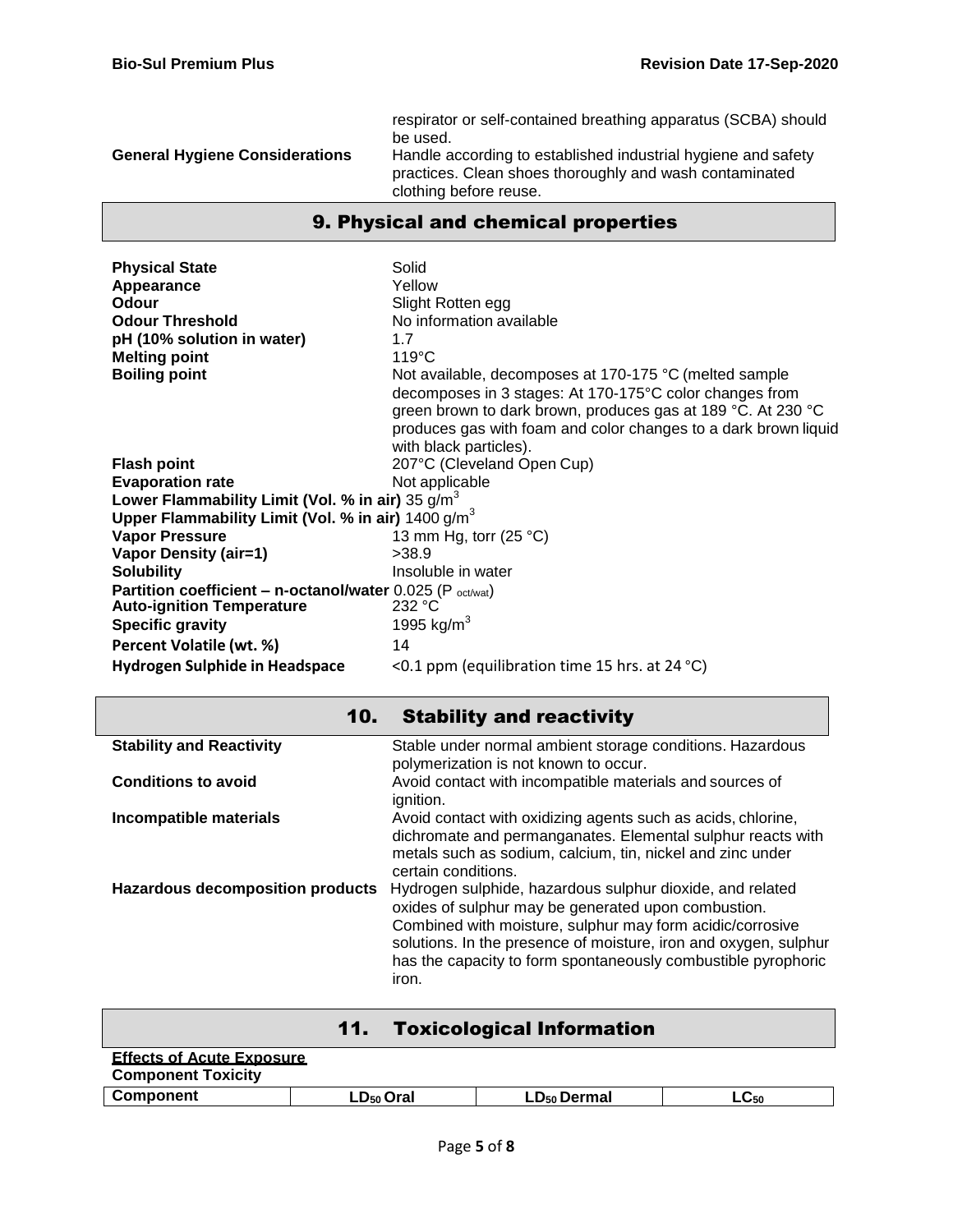| Sulphur                          | >8437 mg/kg                                                                                                                                                                                                                                                                                                                                                                                                                                                                                                             | Not available                                                                                                                                                                                                                                                                                                                                                                                                                                                                      | Not available |
|----------------------------------|-------------------------------------------------------------------------------------------------------------------------------------------------------------------------------------------------------------------------------------------------------------------------------------------------------------------------------------------------------------------------------------------------------------------------------------------------------------------------------------------------------------------------|------------------------------------------------------------------------------------------------------------------------------------------------------------------------------------------------------------------------------------------------------------------------------------------------------------------------------------------------------------------------------------------------------------------------------------------------------------------------------------|---------------|
| Hydrogen Sulphide                | Not available                                                                                                                                                                                                                                                                                                                                                                                                                                                                                                           | Not available                                                                                                                                                                                                                                                                                                                                                                                                                                                                      | 444 ppm (rat) |
| <b>Eye</b>                       | May be irritating to eyes. Signs/symptoms may include redness,<br>swelling, pain, tearing, and blurred or hazy vision. This product<br>(particularly when fresh) may release Hydrogen Sulphide $(H_2S)$<br>gas. Hydrogen Sulphide may cause eye irritation at 1-20 ppm<br>and acute conjunctivitis at higher concentrations. Above 50 ppm<br>H <sub>2</sub> S, eye irritation may include symptoms of redness, severe<br>swelling, tearing, sensitivity to light and the appearance of 'Halos'<br>around light sources. |                                                                                                                                                                                                                                                                                                                                                                                                                                                                                    |               |
| <b>Skin</b>                      |                                                                                                                                                                                                                                                                                                                                                                                                                                                                                                                         | May be irritating to skin. Signs/symptoms may include localized<br>redness, swelling and itching.                                                                                                                                                                                                                                                                                                                                                                                  |               |
| Ingestion                        | the intestine.                                                                                                                                                                                                                                                                                                                                                                                                                                                                                                          | May cause irritation of the digestive tract. Signs/symptoms may<br>include abdominal pain, stomach upset, nausea, vomiting and<br>diarrhea. Sulphur may be converted into hydrogen sulphide in                                                                                                                                                                                                                                                                                     |               |
| <b>Inhalation</b>                |                                                                                                                                                                                                                                                                                                                                                                                                                                                                                                                         | May cause respiratory tract irritation. Signs/symptoms may<br>include cough, sneezing, nasal discharge, headache,<br>hoarseness, and nose and throat pain. This product (particularly<br>when fresh) may release Hydrogen sulphide $(H_2S)$ gas.<br>Hydrogen sulphide may cause symptoms such as digestive<br>upset and loss of appetite, loss of sense of smell and pulmonary<br>edema. At 500-1000 ppm Hydrogen sulphide may cause<br>respiratory paralysis, collapse and death. |               |
| <b>Skin Sensitization</b>        |                                                                                                                                                                                                                                                                                                                                                                                                                                                                                                                         | Not hazardous by OSHA/WHMIS criteria. Allergic skin responses<br>have been reported but not common.                                                                                                                                                                                                                                                                                                                                                                                |               |
| <b>Respiratory Sensitization</b> |                                                                                                                                                                                                                                                                                                                                                                                                                                                                                                                         | Not hazardous by OSHA/WHMIS criteria.                                                                                                                                                                                                                                                                                                                                                                                                                                              |               |

## **Effects of Chronic Exposure**

#### **Target Organs**

Skin, eyes, gastrointestinal tract, respiratory system, lungs, blood, cardiovascular system, nervous system.

#### **Specific Target Organ Toxicity (single exposure)**

Not expected to cause organ effects from single exposure

#### **Specific Target Organ Toxicity (repeated exposure)**

Not expected to cause organ effects from repeated exposure

#### **Chronic Effects**

Prolonged or repeated contact may cause dry skin and irritation. Prolonged overexposure to sulphur dust can produce possible skin sensitization and permanent eye damage (clouding of the lens and chronic irritation). Prolonged inhalation can cause irritation of mucous membranes. Hydrogen sulphide may reduce lung function; cause neurological effects such as headaches, nausea, depression and personality changes; eye and mucous membrane irritation and damage to cardiovascular system.

#### **Carcinogenicity**

Not hazardous by OSHA/WHMIS criteria. This product does not contain any carcinogens or potential carcinogens as listed by ACGIH, IARC, OSHA, or NTP.

#### **Germ Cell Mutagenicity**

Not hazardous by OSHA/WHMIS criteria. None of the components have been classified for germ cell mutagenicity (or are below the concentration threshold for classification).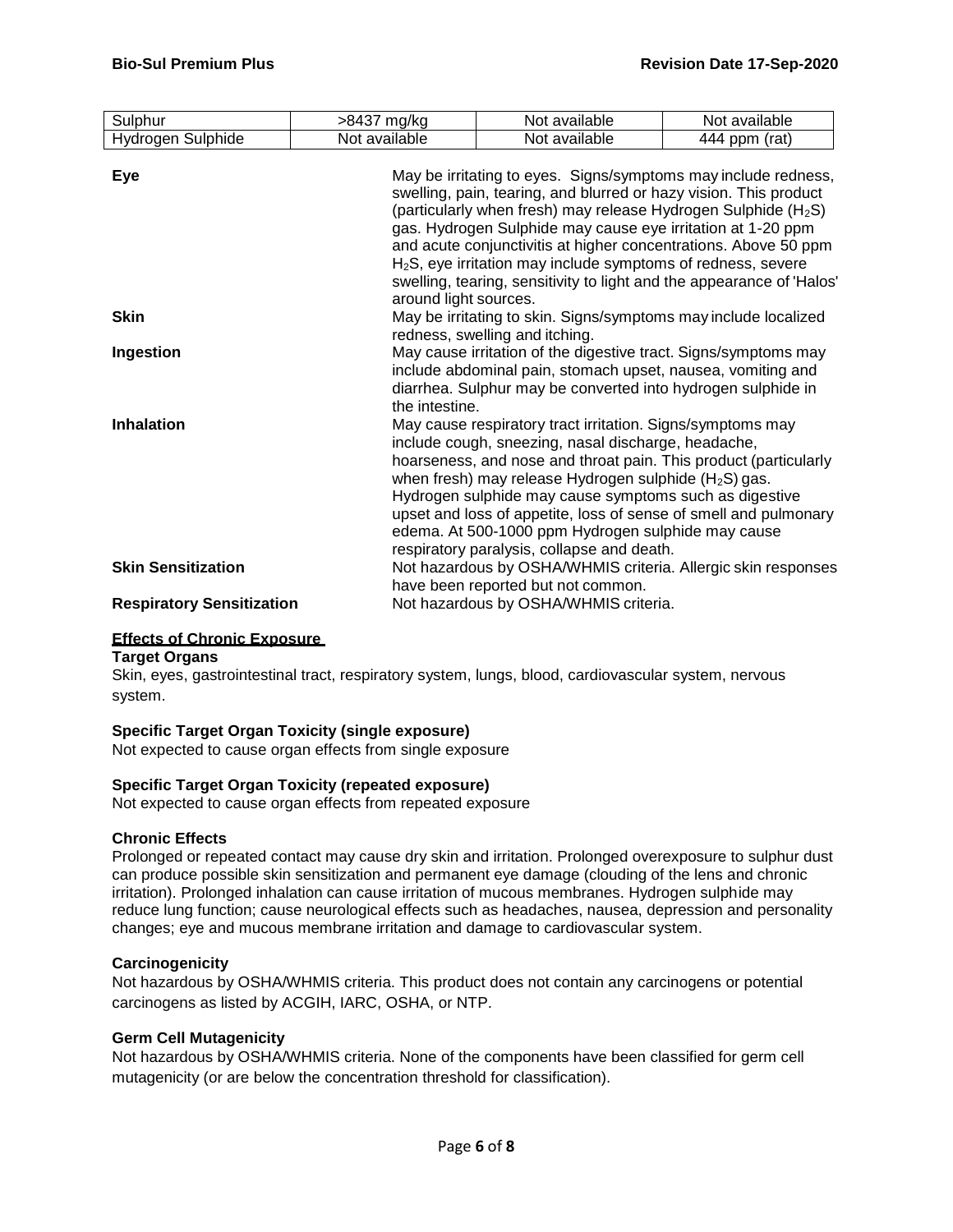#### **Reproductive Effects**

Not hazardous by OSHA/WHMIS criteria. None of the components have been classified for reproductive toxicity (or are below the concentration threshold for classification).

### **Teratogenicity**

Not hazardous by OSHA/WHMIS criteria.

#### **Embryotoxicity**

Not hazardous by OSHA/WHMIS criteria.

| 12.                                  | <b>Ecological Information</b>                                    |
|--------------------------------------|------------------------------------------------------------------|
| <b>Ecotoxicity - Sulphur</b>         |                                                                  |
| <b>Toxicity to fish</b>              | 96 Hr. LC50 Brachydanio rerio: 866 mg/L (static)                 |
|                                      | 96 Hr. LC50 Lepomis macrochirus: <14 mg/L (static)               |
| <b>Toxicity to trout</b>             | 96 Hr. LC50 Oncorhynchus mykiss: >180 mg/L (static)              |
| <b>Persistence and degradability</b> | Sulphur can be degraded by microorganisms.                       |
| <b>Bioaccumulation</b>               | Sulphur is not expected to have bio accumulation or food chain   |
|                                      | contamination potential.                                         |
| <b>Mobility in environment</b>       | Oxides of sulphur can form sulphuric acid in soil which has high |
|                                      | mobility in soil and sediments.                                  |
| Other adverse effects                | None anticipated.                                                |

## 13. Disposal considerations

Dispose of product/container in accordance with all federal, provincial and local Regulations. Product should not be allowed to enter sewers, storm drains and natural waterways. Comply with federal, provincial, and local requirements for spill and/or release notification.

# 14. Transport Information

#### **Transportation of Dangerous Goods (TDG) Canada**

Not regulated as the product is marketed in a granular form.

(According to the regulation (TDG Regulations Schedule 2, Special Provision 33), solid sulphur is not regulated if transported in quantities less than 400 kg per means of containment or if formed to a specific shape, such as prills, granules, pellets, pastilles or flakes)

### **Transportation in US (US Department of Transportation (DOT))**

Not regulated as the product is marketed in a granular form.

#### **International Maritime Dangerous Goods (IMDG)**

Not regulated as the product is marketed in a granular form.